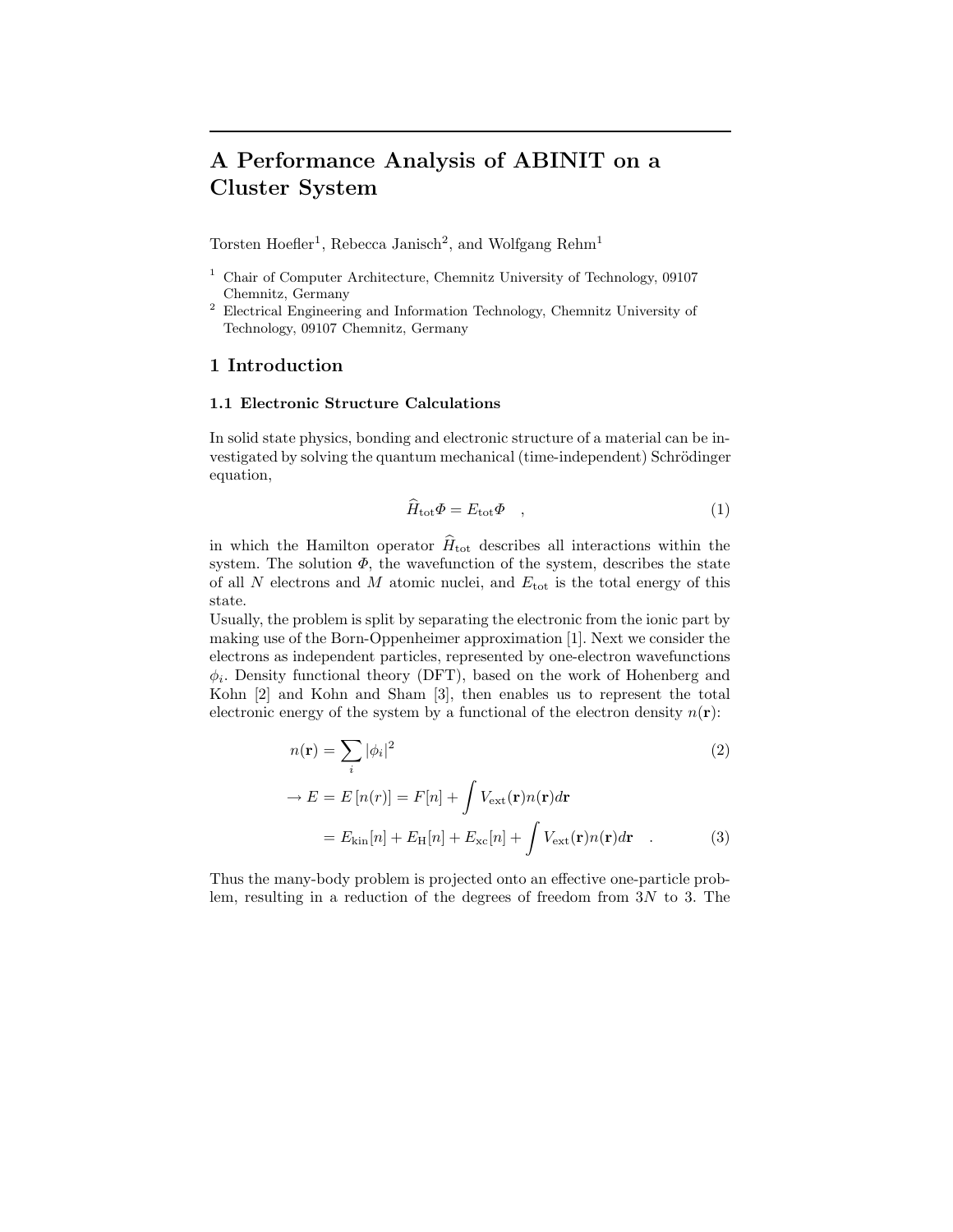one-particle Hamiltonian  $\hat{H}$  now describes electron i, moving in the effective potential  $V_{\rm eff}$  of all other electrons and the nuclei.

$$
\hat{H} \phi_i = \epsilon_i \phi_i
$$
\n
$$
\begin{cases}\n-\frac{\hbar^2 \Delta}{2m} + V_{\text{eff}}[n(\mathbf{r})]\n\end{cases} \phi_i(\mathbf{r}) = \epsilon_i \phi_i(\mathbf{r}),
$$
\nwhere  $V_{\text{eff}}[n(\mathbf{r})] = V_{\text{eff}}(\mathbf{r}) = V_{\text{H}}(\mathbf{r}) + V_{\text{xc}}(\mathbf{r}) + V_{\text{ext}}(\mathbf{r})$ .\n\n(4)

In (4), which are part of the so-called Kohn-Sham equations,  $-\frac{\hbar^2 \Delta}{2m}$  is the operator of the kinetic energy,  $V_H$  is the Hartree and  $V_{\text{xc}}$  the exchange-correlation potential.  $V_{\text{ext}}$  is the external potential, given by the lattice of atomic nuclei. For a more detailed explanation of the different terms see e.g. [4]. The selfconsistent solution of the Kohn-Sham equations determines the set of wavefunctions  $\phi_i$  that minimize the energy functional (3). In order to obtain it, a starting density  $n_{\text{in}}$  is chosen from which the initial potential is constructed. The eigenfunctions of this Hamiltonian are then calculated, and from these a new density  $n_{\text{out}}$  is obtained. The density for the next step is usually a combination of input and output density. This process is repeated until input and output agree within the limits of the specified convergence criteria.

There are different ways to represent the wavefunction and to model the electron-ion interaction. In this paper we focus on pseudopotential+planewave methods.

If the wavefunction is expanded in plane waves,

$$
\phi_i = \sum_{\mathbf{G}} c_{i,\mathbf{k}+\mathbf{G}} e^{i(\mathbf{k}+\mathbf{G})\mathbf{r}} \tag{5}
$$

the Kohn-Sham equations assume the form [5]

$$
\sum_{\mathbf{G}'} H_{\mathbf{k}+\mathbf{G},\mathbf{k}+\mathbf{G}'} \times c_{i,\mathbf{k}+\mathbf{G}'} = \epsilon_{i,\mathbf{k}} c_{i,\mathbf{k}+\mathbf{G}} \quad , \tag{6}
$$

with the matrix elements

$$
H_{\mathbf{k}+\mathbf{G},\mathbf{k}+\mathbf{G}'} = \frac{\hbar^2}{2m} |\mathbf{k}+\mathbf{G}|^2 \delta_{\mathbf{G}\mathbf{G}'}
$$
  
+ $V_{\mathrm{H}}(\mathbf{G}-\mathbf{G}') + V_{\mathrm{xc}}(\mathbf{G}-\mathbf{G}') + V_{\mathrm{ext}}(\mathbf{G}-\mathbf{G}') \quad . \tag{7}$ 

In this form the matrix of the kinetic energy is diagonal, and the different potentials can be described in terms of their Fourier transforms. Equation (6) can be solved independently for each k-point on the mesh that samples the first Brillouin zone. In principle this can be done by conventional matrix diagonalization techniques. However, the cost of these methods increases with the third power of the number of basis states, and the memory required to store the Hamiltonian matrix increases as the square of the same number. The number of plane waves in the basis is determined by the choice of the cutoff energy  $E_{\text{cut}} = \hbar^2/2m|\mathbf{k}+\mathbf{G}_{\text{cut}}|^2$  and is typically of the order of 100 per atom, if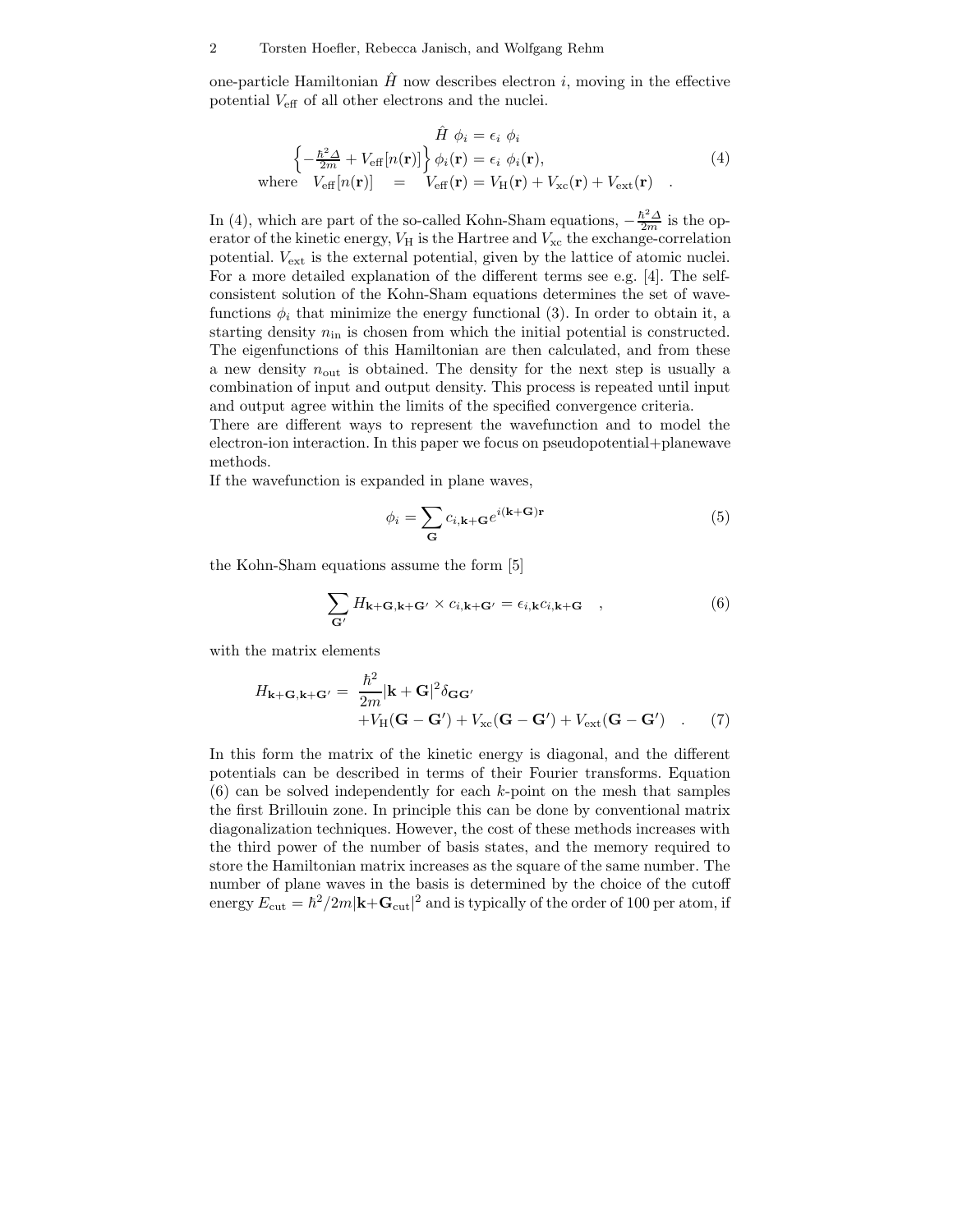norm-conserving pseudopotentials are used. Therefore alternative techniques have been developed to minimize the Kohn-Sham energy functional (3), e.g. by conjugate gradient (CG) methods (for an introduction to this method see e.g. [6]). In a band-by-band CG scheme one eigenvalue (band)  $\epsilon_{i,k}$  is obtained at a time, and the corresponding eigenvector is orthogonalized with respect to the previously obtained ones.

## 1.2 The ABINIT Code

ABINIT [7] is an open source code for ab initio electronic structure calculations based on the DFT described in Sect. 1.1. The code is the object of an ongoing open software project of the Université Catholique de Louvain, Corning Incorporated, and other contributors [8] .

ABINIT mostly aims at solid state research, in the sense that periodic boundary conditions are applied and the majority of the integrals that have to be calculated are represented in reciprocal space  $(k\text{-space})$ . It currently features the calculation of various electronic ground state properties (total energy, bandstructure, density of states,..), and several structural optimization routines. Furthermore it enables the investigation of electric and magnetic polarization and electronic excitations. Originally a pseudopotential+planewave code, ABINIT for a short time (since version 4.2.x) also features the projectoraugmented wave method, but this is still under developement. In the following we refer to the planewave method.

To begin the self-consistency cycle, a starting density is constructed, and a starting potential derived. The eigenvalues and eigenvectors are determined by a band-by-band CG scheme [5], during which the density (i.e. the potential) is kept fixed until the whole set of functions has been obtained. The alternative of updating the density with each new band has been abandoned, to make a simple parallelization of the calculation over the k-points possible. Only at the end of one CG loop is the density updated by the scheme of choice (e.g. simple mixing, or Anderson mixing). For a comparison of different schemes see e.g. [9]). A more detailed description of the DFT implementation in general is given in [10].

Different levels of parallelization are implemented. The most efficient parallelization is the distribution of the k-points that are used to sample the Brillouin zone on different processors. Unfortunately the necessary number of k-points decreases with increasing system size, so the scaling with the number of atoms is rather unfavourable. One can partially make up for this by distributing the work related to different states (or bands) within a given  $k$ point. Since the number of states increases with the system size, the overall scaling with number of atoms improves. For example a blocked conjugate gradient algorithm can be used to optimize the wavefunctions, which provides the possibility to parallelize over the states within one block. Instead of a single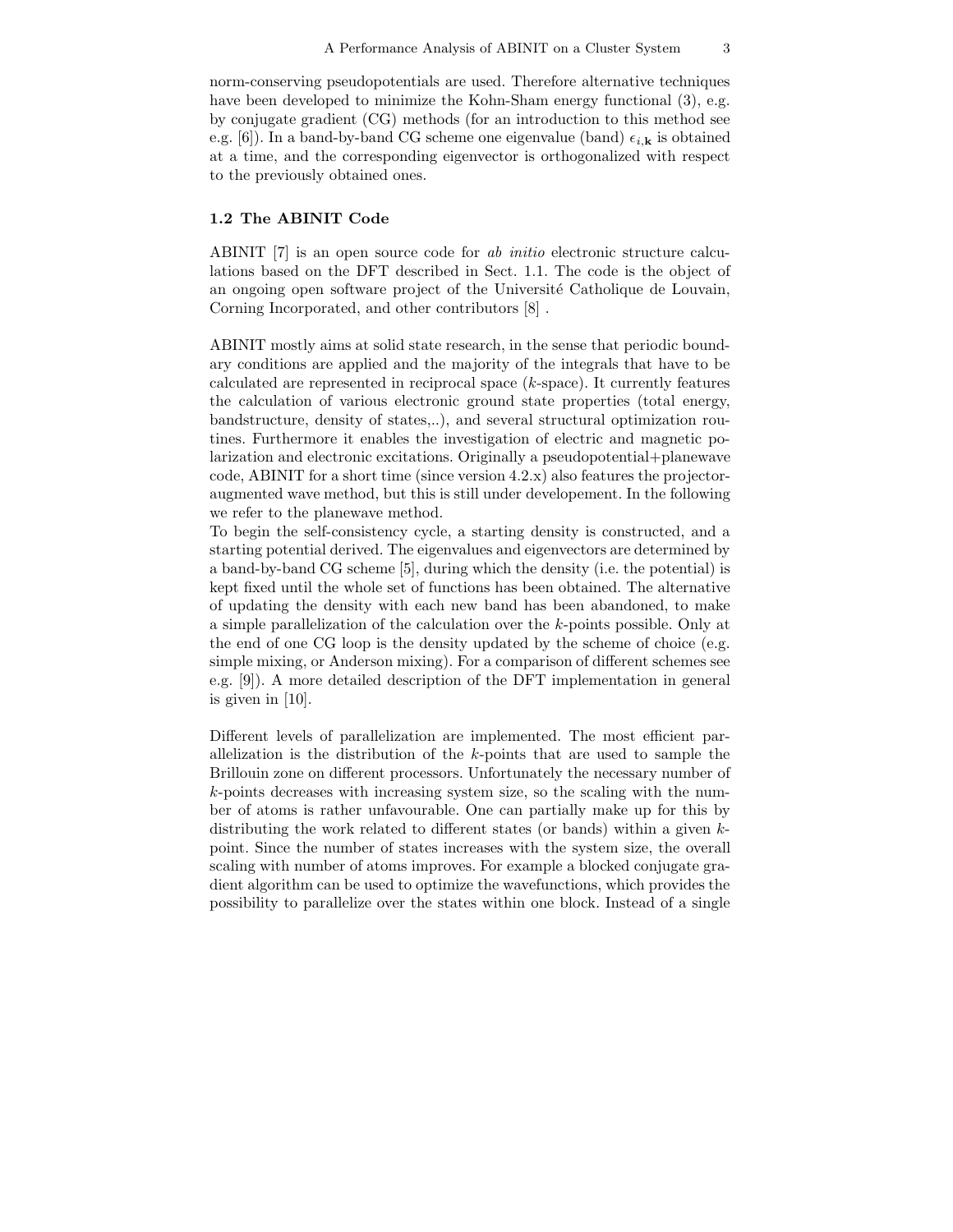#### 4 Torsten Hoefler, Rebecca Janisch, and Wolfgang Rehm

eigenstate, as in the band-by-band scheme, nbdblock states are determined at the same time, where nbdblock is the number of bands in one block. Of course this leads to a small increase in the time that is needed to orthogonalize the eigenvectors with respect to those obtained previously. Furthermore, to guarantee convergence, a too high value for nbdblock should not be chosen. The ABINIT manual advises nbdblock  $\leq 4$  as a meaningful choice.

Both methods, k-point parallelization and parallelization over bands, are implemented using the MPI library. A third possibility of parallelization is given by the distribution of the work related to different wavefunction coefficients, which is realized with OpenMP compiler directives. It is used for example in the parallelization of the FFT algorithm, but this feature is still under developement.

These parallelization methods, which are based on the underlying physics of the calculation, are useful only for a finite number of CPUs (a fact, that is not a special property of ABINIT, but common to all electronic structure codes). In a practical calculation, the required number of  $k$ -points, nkpt, for a specific geometry is determined by convergence tests. To decrease the computational effort, the k-point parallelization is then the first method of choice. The best speedup is achieved if the number of  $k$ -points is an integer multiple of the number of CPUs:

$$
n k p t = n \times N_{\text{CPU}} \quad \text{with} \quad n \in \mathbb{N}.
$$
 (8)

Ideally,  $n = 1$ .

If the number of available CPUs is larger than the number of  $k$ -points needed for the calculation, the speedup saturates. In this case, the additional parallelization over bands can improve the performance of ABINIT, if

$$
N_{\rm CPU} = \texttt{nbdblock} \times \texttt{nkpt} \quad . \tag{9}
$$

In principle the parallelization scheme also works for  $N_{\text{CPU}}$  = nbdblock, which results in a parallelization over bands only. However, this is rather inefficient, as will be seen below.

#### 1.3 Related Work

The biggest challenge after programming a parallel application is to optimize it according to a given parallel architecture. The first step of each optimization process is the performance and scalability measurement which is often called benchmarking. There are methods based on theoretical simulation [11, 12] and methods based on benchmarking [13, 14]. There are also studies which try to explain bottlenecks for scalability [15] or studies which compare different parallel systems [16]. In the following we analyze parallel efficiency and scalability of the application ABINIT on a cluster system and describe the results with the knowledge gained about the application. We also present several simple ideas to improve the scaling and performance of the parallel application.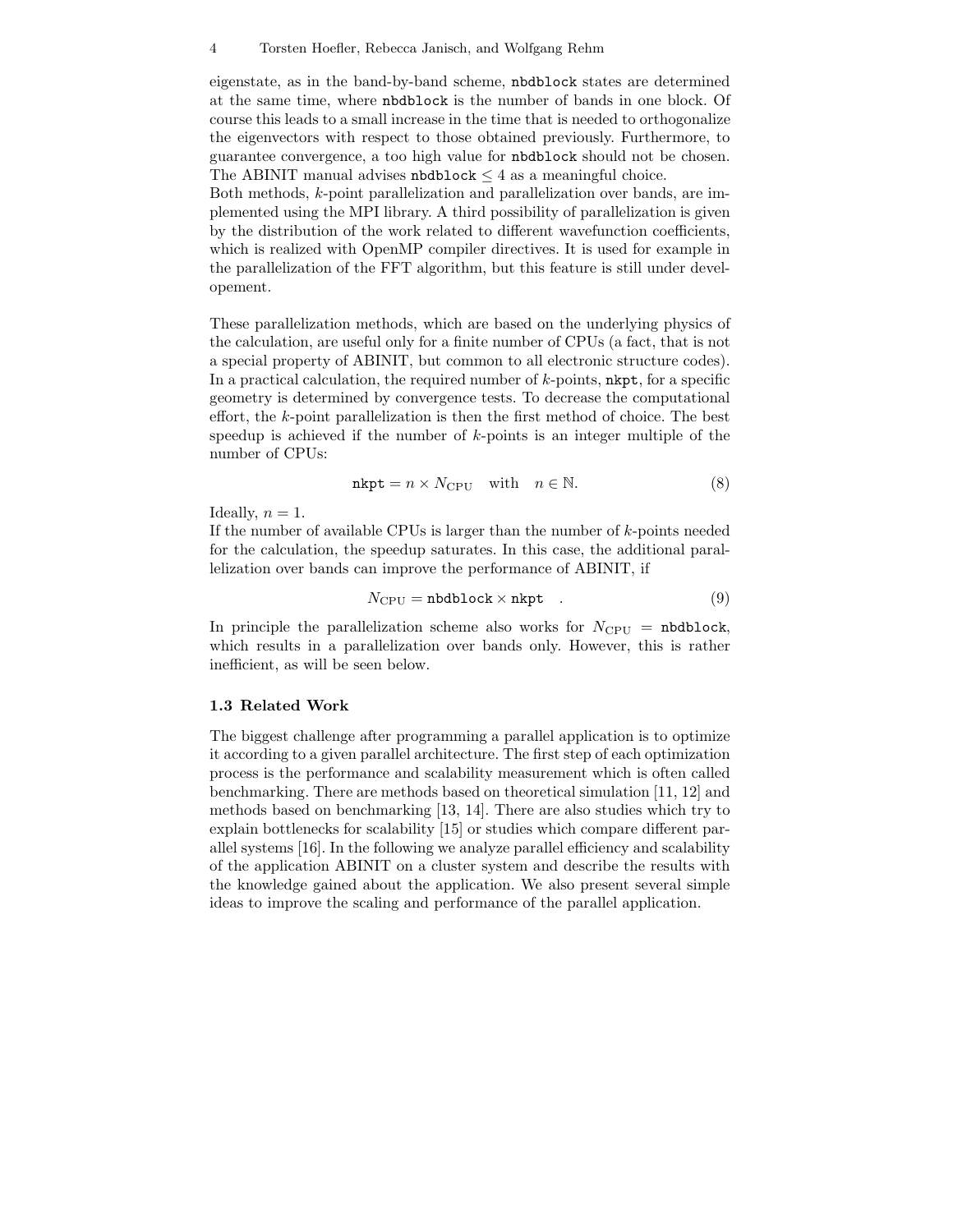# 2 Benchmark Methodology

The parallel benchmark runs have been conducted on two different cluster systems. The first one is a local cluster at the University of Chemnitz which consists of 8 Dual Xeon 2.4GHz systems with 2GB of main memory per CPU. The nodes are interconnected with Fast Ethernet. We used MPICH2 1.0.2p1 [17] with the ch p4 (TCP) device as the MPI communication library. The source code of ABINIT 4.5.2 was compiled with the Intel Fortran Compiler 8.1 (Build 20050520Z). The relevant entries of the makefile\_macros are shown in the following:

```
FC= ifort
  COMMON_FFLAGS=-FR -w - tpp7 -axW -ip -cpp
  FFLAGS =$( COMMON_FFLAGS) - O3
  FFLAGS_Src_2psp =$( COMMON_FFLAGS) - O0
5 |FFLAGS_Src_3iovars =$(COMMON_FFLAGS) -00
  FFLAGS_Src_9drive =$( COMMON_FFLAGS) -O0
  FFLAGS_LIBS=-O3 -w
  FLINK=- static
```
Listing 1. Relevant makefile macros entries for the Intel Compiler

The -O3 optimization had to be disabled for several directories, because of endless compiling. For the serial runs we also compiled ABINIT with the open source g95 Fortran compiler, with the following relevant flags:

```
FC = g95FFLAGS = -03 -march = pentium4 -mfpmath = sse -mmmx \
            -msse - msse2
FLINK=- static
```
Listing 2. Relevant makefile macros entries for the g95 Compiler

The second system is a Cray Opteron Cluster (strider) of the High Performance Computing Center Stuttgart (HLRS), consisting of 256 2 GHz AMD Opteron CPUs with 2GB of main memory per CPU. The nodes are interconnected with a Myrinet 2000 network. ABINIT has been compiled with the 64-bit PGI Fortran compiler (version 5.0). On strider the MPI is implemented as a port of MPICH (version 1.2.6) over GM (version 2.0.8).

```
FC = pgf90FFLAGS = -tp = k8 - 64 - Mextend - Mfree - 04FFLAGS_LIBS = -04LDFLAGS=- Bstatic - aarchive
```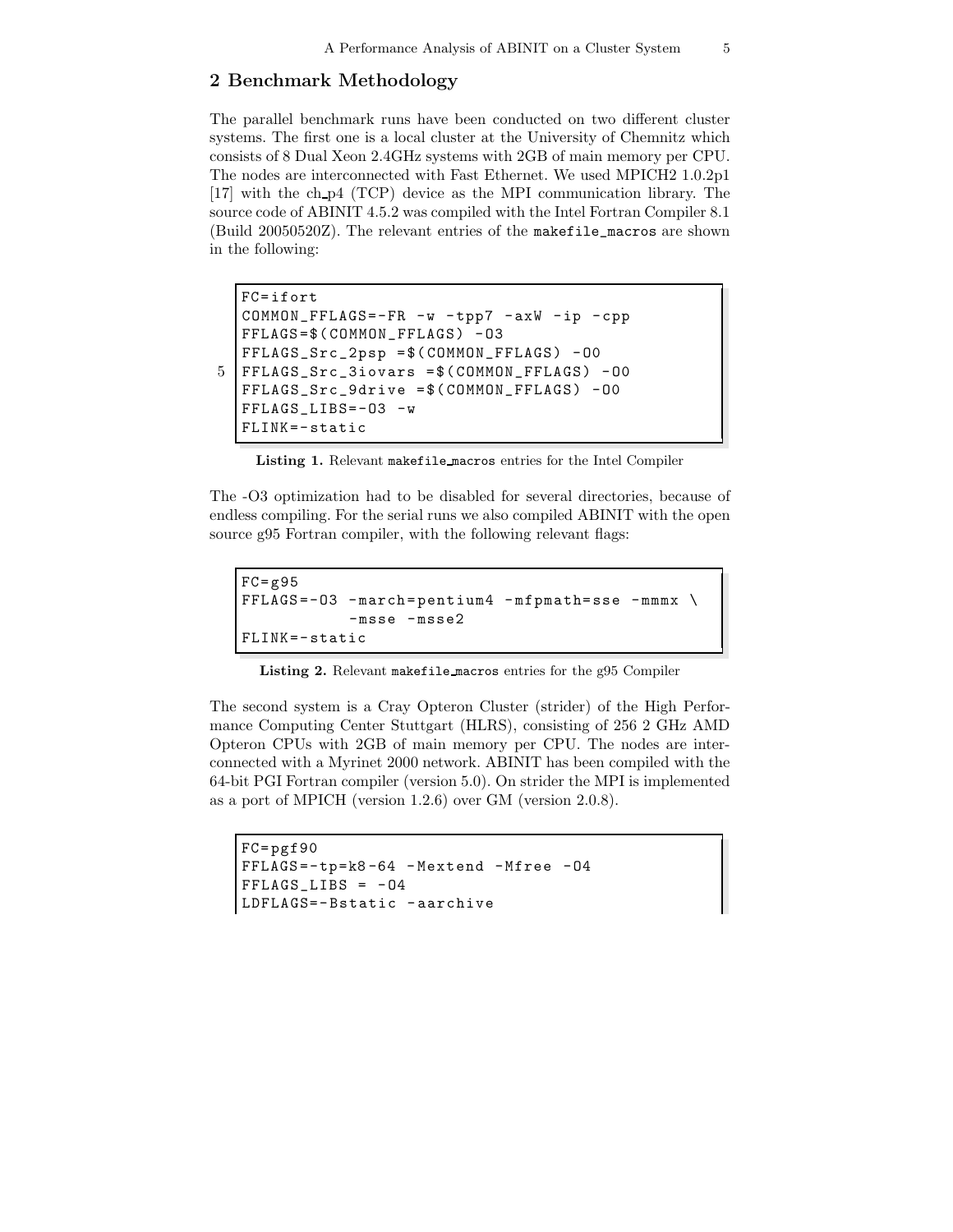Listing 3. Relevant makefile macros entries for the pgi Compiler

## 2.1 The Input File

All sequential and parallelized benchmarks have been executed with an essentially identical input file which defines a (hexagonal) unit-cell of  $Si<sub>3</sub>N<sub>4</sub>$  (two formula units). We used 56 bands and a planewave energy cut-off of 30 Hartree (resulting in  $\approx$  7700 planewaves). A Monkhorst-Pack k-point mesh [18] was used to sample the first Brillouin zone. The number of  $k$ -points along the axes of the mesh was changed with the ngkpt parameter as shown in Table 1. To use parallelization over bands, we switched from the default band-by-band wavefunction optimisation algorithm to the blocked conjugate gradient algorithm (wfoptalg was changed to 1) and chose numbers of bands per block  $> 1$  (nbdblock) according to (9) in section 1.2.

| nkpt                     | ngkpt |
|--------------------------|-------|
| $\cdot$<br>$\mathcal{L}$ |       |
| 22                       |       |
|                          | 8     |
|                          | 6     |

Table 1. Number of k-points along the axes of the Monkhorst-Pack mesh, ngkpt, and resulting total number of  $k$ -points in the calculation,  $n$ kpt.

# 3 Benchmark Results

## 3.1 Sequential Analysis

Due to the fact that a calculation which is done on a single processor in the kpoint parallelization is exactly the same as in the sequential case, a sequential analysis can be used to analyze the behaviour of the calculation itself.

## Call Graph

The call graph of a program shows all functions which are called during a program run. We used the gprof utility from the gcc toolchain and the program cgprof to generate a call graph. ABINIT called 300 different functions during our calculation. Thus, the full callgraph is much too complicated and we present only a short extract with all functions that use more than 4% of the total application runtime (Fig. 1).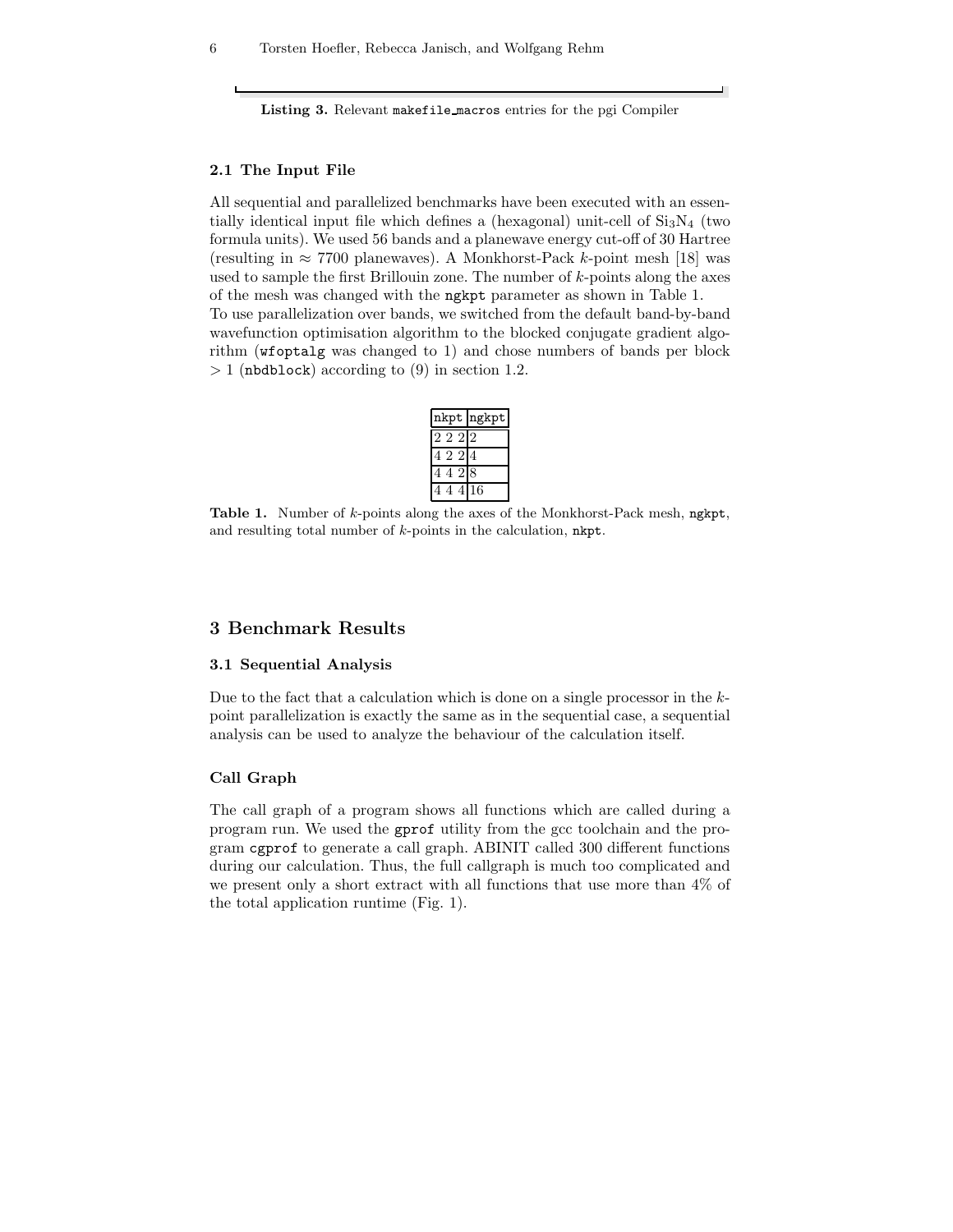

Fig. 1. The partial callgraph

The percentage of the runtime of the functions is given in the diagram, and the darkness of the nodes indicates the percentage of the subtree of these nodes (please keep in mind that not all functions are plotted). About 97% of the runtime of the application is spent in a subtree of vtowfk which computes the density at a given k-point with a conjugate gradient minimization method. The 8 most time consuming functions need more than 92% of the application runtime (they are called more than once). The most time demanding function is projbd which orthogonalizes a state vector against the ones obtained previously in the band-by-band optimization procedure.

#### Impact of the Compiler

Compilation of the source files can be done with various compilers. We compared the open-source g95 compiler with the commercial Intel Fortran Compiler 8.1 (abbreviated with ifort). The Intel compiler is able to auto-parallelize the code (cmp. OpenMP), this feature has also been tested on our dual Xeon processors. The benchmarks have been conducted three times and the mean value is displayed. The results of our calculations are shown in Table 2.

| Compiler/Features Runtime (s) |        |
|-------------------------------|--------|
| ifort                         | 625.07 |
| ifort -parallel               | 643.19 |
| g95                           | 847.73 |

Table 2. Comparison of different compilers

This shows clearly that the Intel Compiler generates much faster code than the g95. However, the g95 compiler is currently under development and there is a lot of potential for optimizations. The auto-parallelization feature of the ifort is also not beneficial, this could be due to the thread spawning overhead at small loops.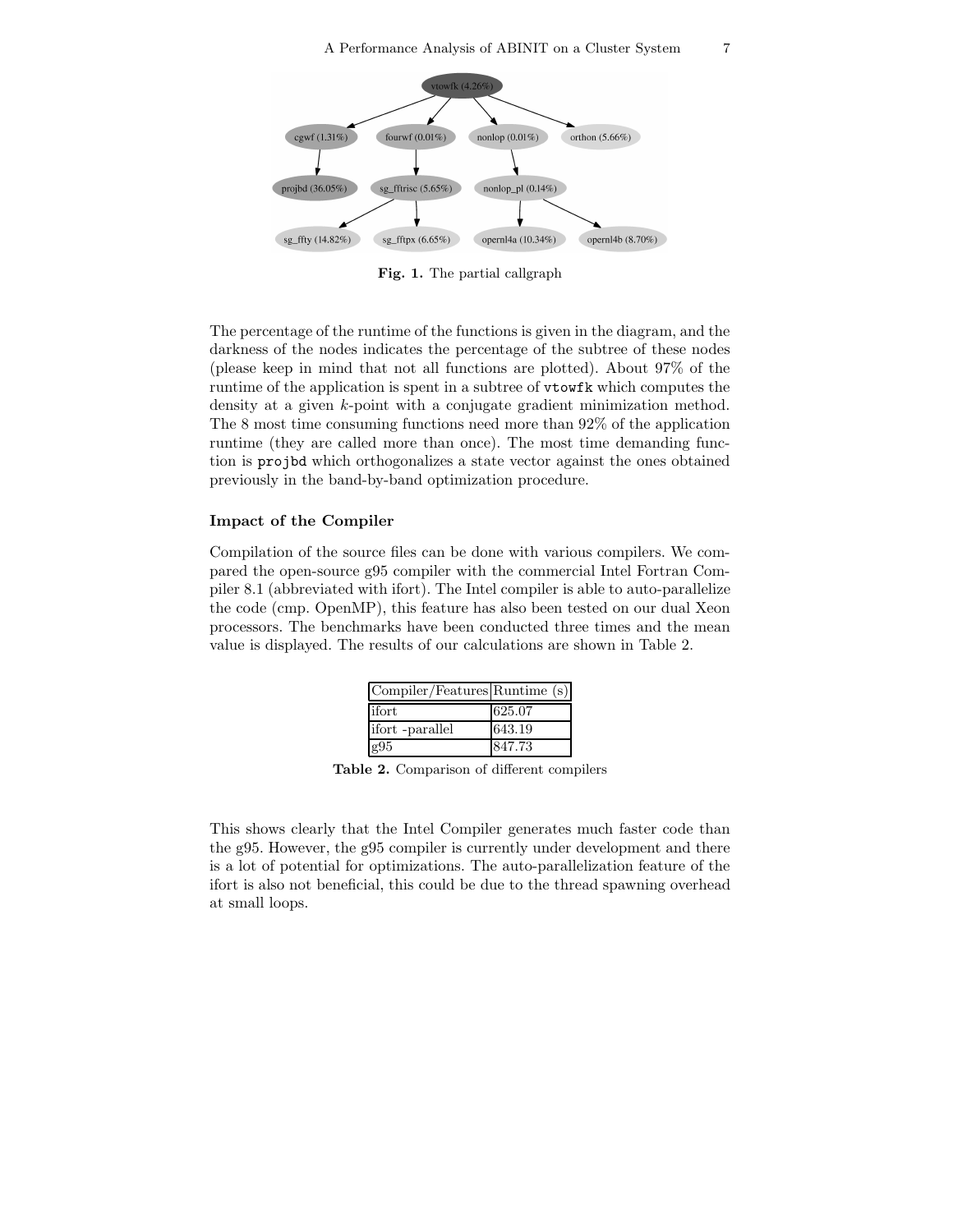# Impact of the BLAS Library

Mathematical libraries such as the BLAS Library are used to provide an abstraction of different algebraic operations. These operations are implemented in so called math libraries which are often architecture specific. Many of them are highly optimized and can accelerate the code by a significant factor (as compared to "normal programming"). ABINIT offers the possibility to exchange the internal math implementations with architecture-optimized variants. A comparison in runtime (all libraries compiled with the g95 compiler) is shown in Table 3.

| BLAS Library Runtime (s) |        |
|--------------------------|--------|
| internal                 | 847.73 |
| Intel-MKL                | 845.62 |
| AMD-ACML                 | 840.56 |
| goto BLAS                | 860.60 |
| Atlas                    | 844.67 |

Table 3. Comparison of different mathematical libraries.

The speedup due to an exchange of the math library is negligible. One reason could be that the mathematical libraries are not efficiently implemented and do not offer a significant improvement in comparison to the reference implementation (internal). However, this seems unlikely since all the libraries are highly optimized and several were tested. A more likely explanation is that the libraries are not used very often in the code (calls and execution do not consume much time compared to the total runtime). To investigate this we analyzed the callgraph with respect to calls to math-library functions, and found that indeed all calls to math libraries such as zaxpy, zswap, zscal, . . . make less than 2% of the application runtime (with the internal math library). Thus, the speedup of the whole application cannot exceed 2% even if the math libraries are improved.

## 3.2 Parallel Analysis

#### Speedup Analysis

Figure 2 shows the speedup versus the number of CPUs on the Xeon Cluster. In all cases except the case of 16 k-points the scaling is almost ideal as long as  $N_{CPU} \leq$  nkpt. Saturation is observed for  $N_{CPU} >$  nkpt, only for 16 k-points this occurs already for  $N_{CPU} = 8$ , due to overheads from MPI barrier synchronizations in combination with process skew on the Xeon Cluster (see section 3.2). The parallelization over bands, which needs intense communication, only leads to negligible additional speedup on this Fast Ethernet network. Figure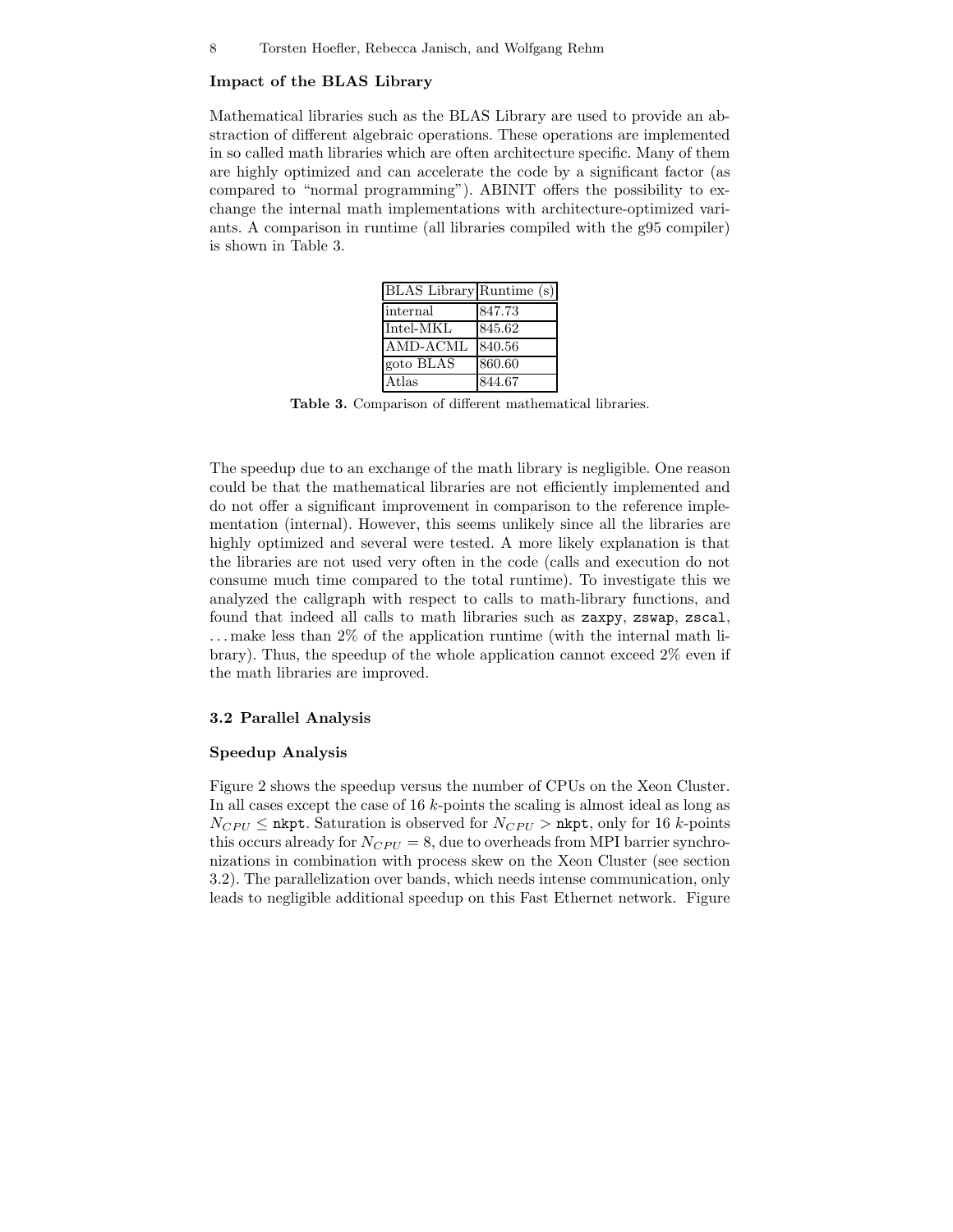

Fig. 2. Speedup vs. number of CPUs on the Xeon Cluster. Parallelization over  $k$ -points only (KPO - filled symbols): Except for the case of 16  $k$ -points the scaling is almost ideal as long as  $N_{CPU} \leq \text{nkpt}$ . Saturation is observed for  $N_{CPU} > \text{nkpt}$ , only for 16 k-points this occurs already for  $N_{CPU} = 8$ . Parallelization over k-points and bands (K+B - open symbols): The number of bands per block at the different data points equals  $N_{CPU} / \text{nkpt}$ . Only negligible additional speedup is observed.

3 shows the speedup vs. the number of CPUs on the Cray Opteron Cluster. For the parallelization over  $k$ -points only, an almost ideal speedup is obtained for small numbers  $(< 8$ ) of CPUs. The less than ideal behaviour for larger numbers can be explained by a communication overhead, see section 3.2. For  $N_{CPU}$  > nkpt the speedup saturates, as expected. In this regime the speedup can be considerably improved (up to  $250\%$  in the case of 4 k-points and 16 CPUs) by including the parallelization over bands, as long as the number of bands per block remains reasonably small  $(\leq 4)$ .

#### Communication Analysis I: Plain k-point Parallelization

We used the MPE environment and Jumpshot [19] to perform a short analysis of the communication behaviour of ABINIT in the different working scenarios on the local Xeon Cluster. This parallelization method is investigated in two scenarios, the almost ideal speedup with 8 processors calculating 8 k-points and less than ideal speedup with 16 processors calculating 16 k-points. The MPI communication scheme of 8 processors calculating 8 k-points is shown in the following diagram. The processors are shown on the ordinate (rank 0-7), and the communication operations are shown for each of them. Each MPI operation corresponds to a different shade of gray. The processing is not depicted (black). The ideal communication diagram would show nothing but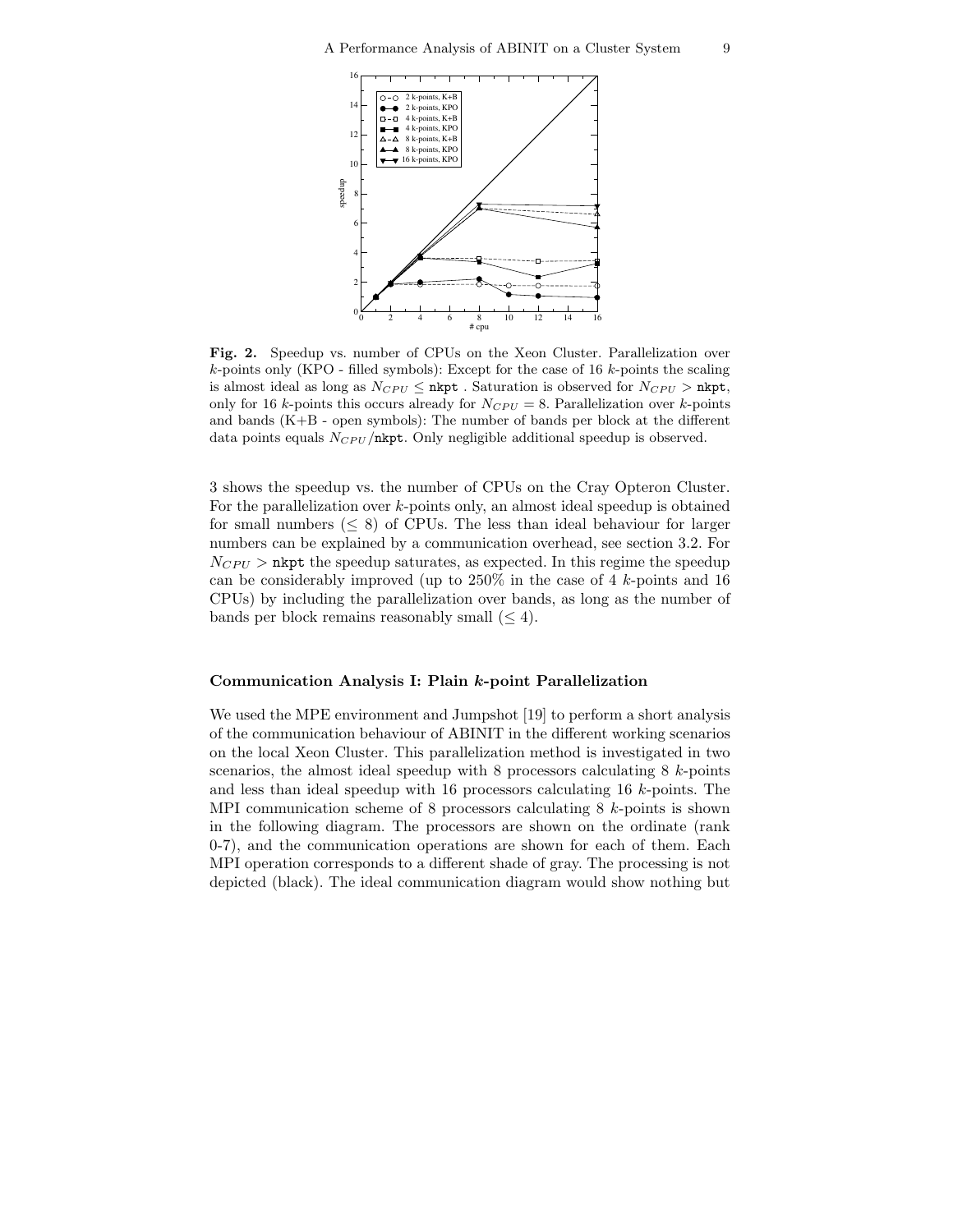

Fig. 3. Speedup vs. number of CPUs on the Cray Opteron Cluster. Parallelization over k-points only (KPO - filled symbols): For  $N_{CPU} <$  nkpt the scaling is almost ideal. Saturation is observed for  $N_{CPU} > n$ kpt. Parallelization over k-points and bands (K+B - open symbols): The number of bands per block at the different data points equals  $N_{CPU}$  / nkpt. For reasonable numbers nbdblock  $\leq 4$ ) the speedup in the formerly saturated region improves considerably.

a black screen, every MPI operation delays the processing and increases the overhead.

Figure 4 shows the duration of all calls to the MPI library. This gives a rough overview of the parallel performance of the application. The parallelization



Fig. 4. Visualization of the MPI overhead for  $k$ -point parallelization over 8  $k$ points on 8 Processors. Each MPI operation corresponds to a different shade of gray: MPI Barrier white, MPI Bcast light gray, and MPI Allreduce dark gray. The overhead is negligible and this case is efficiently parallelized.

is very efficient, all processors are computing most of the time, some CPU time is lost during the barrier synchronization. The three self consistent field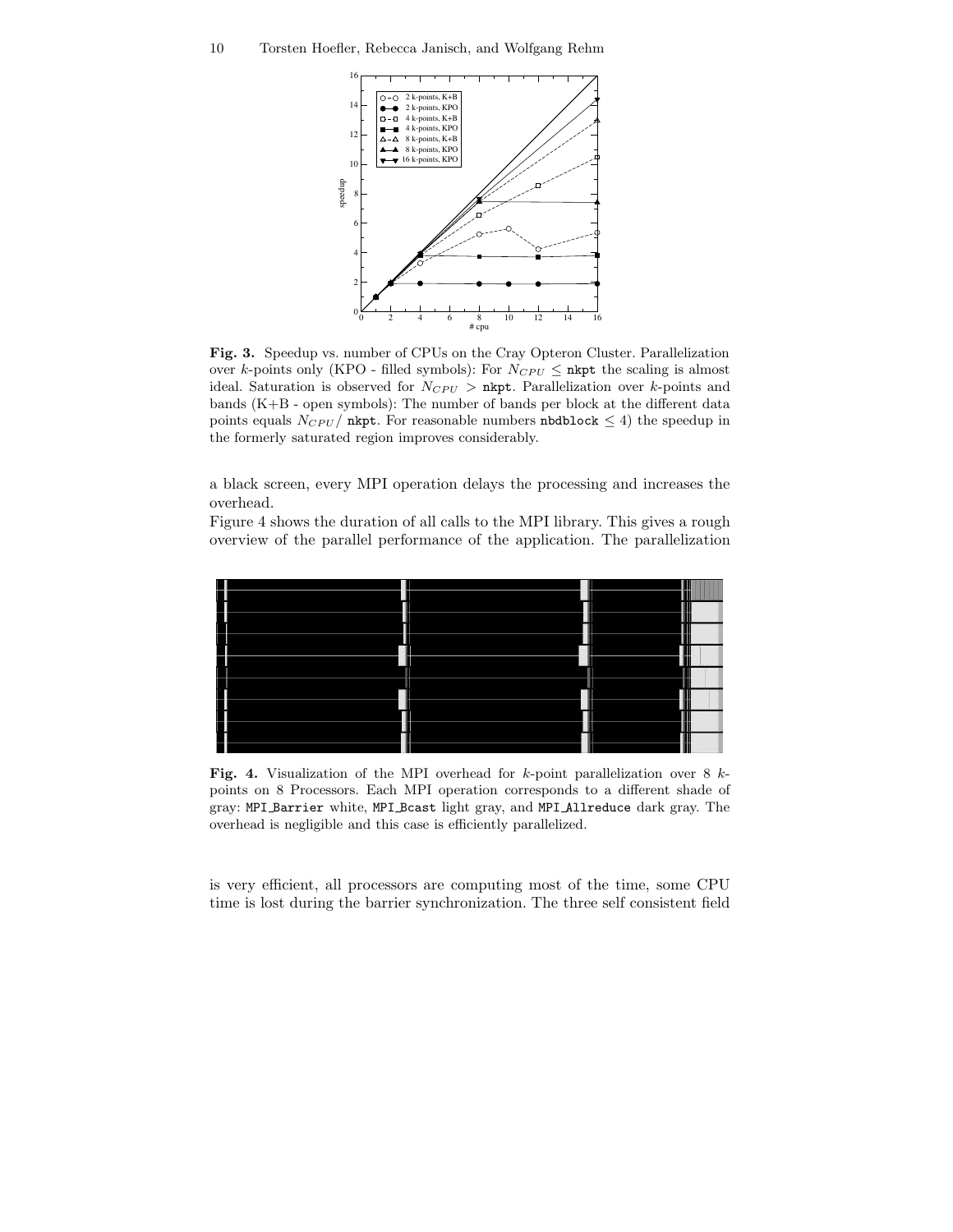(SCF) steps can easily be recognized as the processing time (black) between the MPI\_Barrier operations. The synchronization is done at the end of each step and afterwards a small amount of data is exchanged via MPI\_Allreduce, but this does not add much overhead. The parallelization is very efficient and only a small fraction of the time is spent for communication. All processors send their results to rank 0 in the last part, after the last SCF step and synchronization. This is done with many barrier operations and send-receive, and could significantly be enhanced with a single call to MPI\_Gather.

The scheme for 16 processors calculating 16 k-points, shown in Fig. 5, is nearly identical, but the overhead resulting from barrier synchronization is much higher and decreases the performance. This is due to so called process skew, where the unpredictable and uncoordinated scheduling of operating system processes on the cluster system interrupts the application and introduces a skew between the processes. This skew adds up during the whole application runtime due to the synchronization at the end of each SCF step. Thus, the scaling of ABINIT is limited on our cluster system due to the operating system's service processes. Even if the problem is massively parallel the overhead



**Fig. 5.** Visualization of the MPI overhead for  $k$ -point parallelization over 16  $k$ points on 16 Processors. Each MPI operation corresponds to a different shade of gray: MPI Barrier white, MPI Bcast light gray, and MPI Allreduce dark gray. The synchronization overhead is much bigger than in Fig. 4. This is due to the occuring process skew.

is much bigger as for 8 processors due to the barrier synchronization.

#### Communication Analysis II: Parallelization over Bands

The communication diagram for 8 processors and a calculation with  $4k$ points and nbdblock=2 is shown in Fig. 6. The main MPI operations besides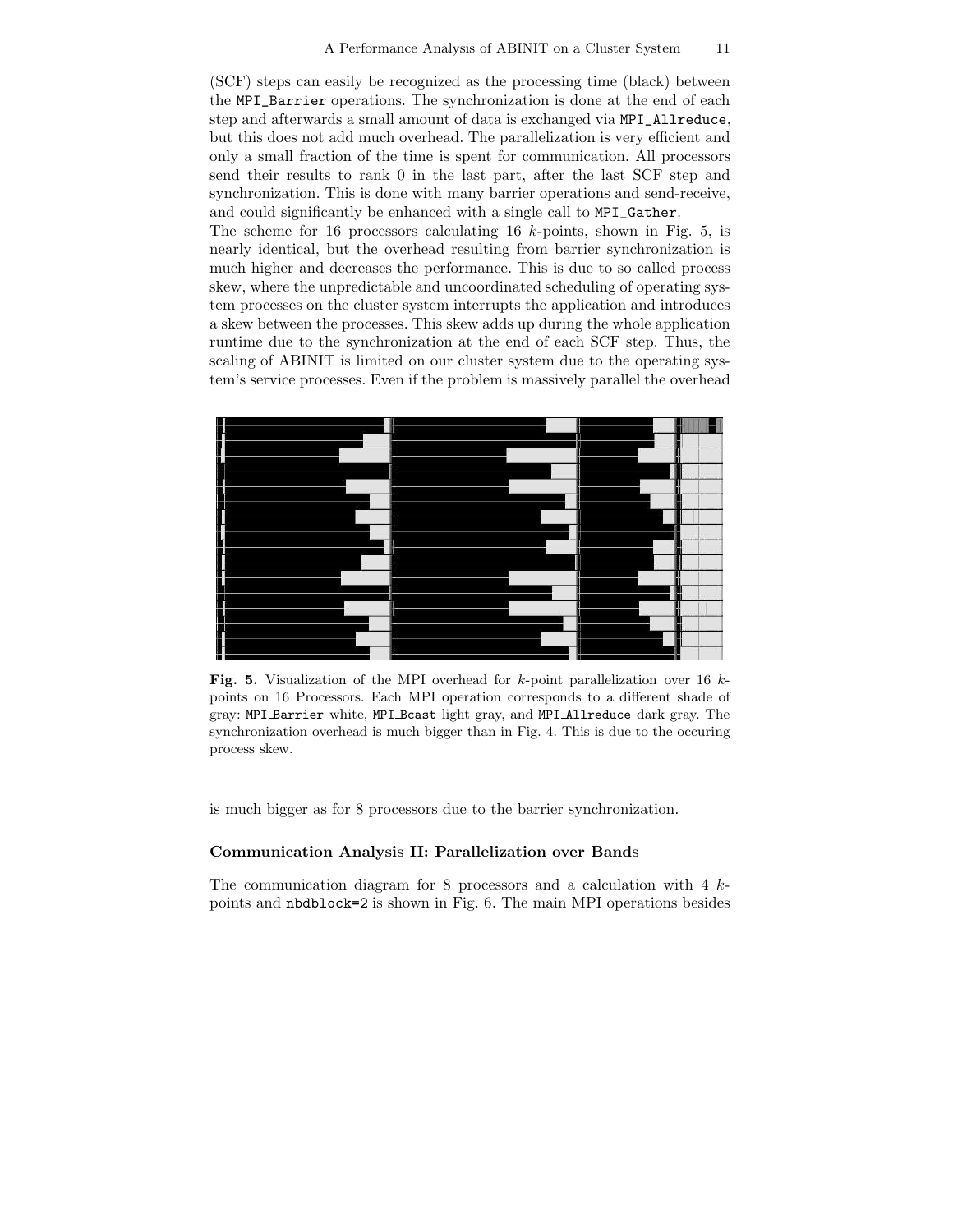12 Torsten Hoefler, Rebecca Janisch, and Wolfgang Rehm

the MPI\_Barrier and MPI\_Allreduce are MPI\_Send and MPI\_Recv in this scenario. These operations are called frequently and show a master-slave principle where the block specific data is collected at a master for each block and is processed. The MPI-overhead is significantly higher than for the pure k-point parallelization and the overall performance is heavily dependent on the network performance. Thus the results for band parallelization are rather bad for the cluster equipped with Fast Ethernet, while the results with Myrinet are good.



Fig. 6. Visualization of the MPI overhead for k-point and band parallelization over 4 k-points and 2 bands per block on 8 processors. Each MPI operation corresponds to a different shade of gray: MPI Barrier white, MPI Bcast light gray, and MPI Allreduce dark gray. This figure shows the fine grained parallelism for band parallelisation. The overhead is visible but not dominationg the execution time.

The diagram for two k-points calculated on 8 processors is shown in Fig. 7. This shows that the communication overhead outweighs the calculation and the parallelization is rendered senseless. Nearly the whole application runtime is overhead (all but black regions), mainly MPI\_Bcast and MPI\_Barrier. Thus, even allowing for the reasons of convergence, mentioned in Sect. 1.2, the band parallelization is effectively limited to cases with a reasonable MPI overhead, i.e. 4 bands per block on this system.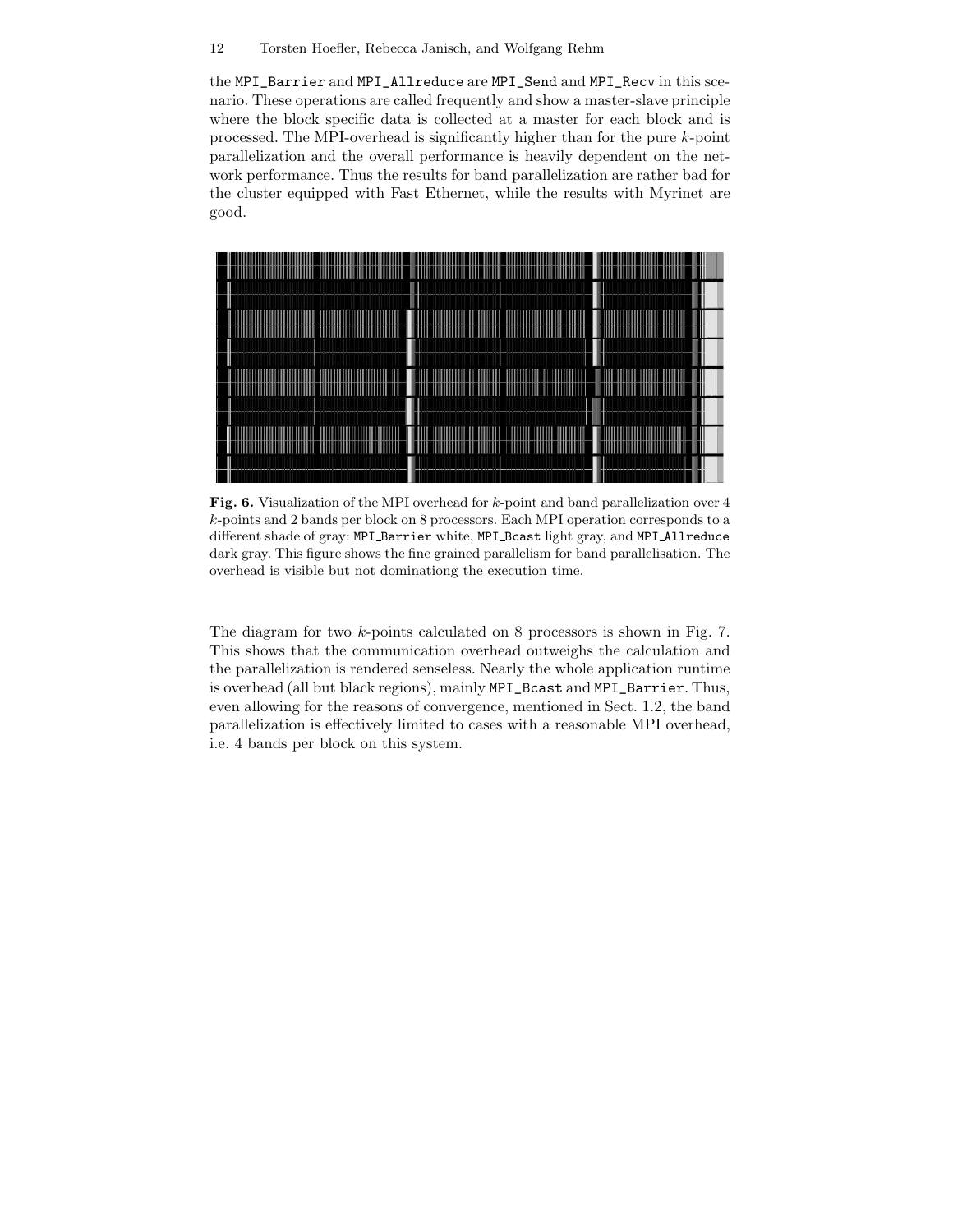

Fig. 7. Visualization of the MPI overhead for k-point and band parallelization over 2 k-points and 8 bands per block on 16 processors. Each MPI operation corresponds to a different shade of gray: MPI Barrier white, MPI Bcast light gray, and MPI Allreduce dark gray. The overhead is clearly dominating the execution and the parallelization is rendered senseless.

# 4 Conclusions

We have shown that the performance of the application ABINIT on a cluster system depends on different factors, such as compiler and communication network. Other factors which are usually crucial such as different implementations of mathematical functions are less important because the math libraries are rarely used in the critical path for our measurements. The choice of the compiler can decrease the runtime by almost 25%. Note that the promising feature of auto-parallelization is counterproductive. The different math libraries differ in less than 1% of the running time. The influence on the interconnect and parallelization technique is also significant. The embarassingly parallel k-point parallelization hardly needs any communication and is thus almost independent of the communication network. The scalability is limited to 8 on our cluster system due to operating system effects, which introduce process skew during each round. The scalability on the Opteron system is not limited. Thus, in principle this implementation in ABINIT is ideal for small systems demanding a lot of k-points, e.g. metals. For systems demanding large supercells, the communication wise more demanding band parallelization becomes attractive. However, the use of this implementation is only advantageous if a fast interconnect can be used for communication. Fast Ethernet is not suitable for this task.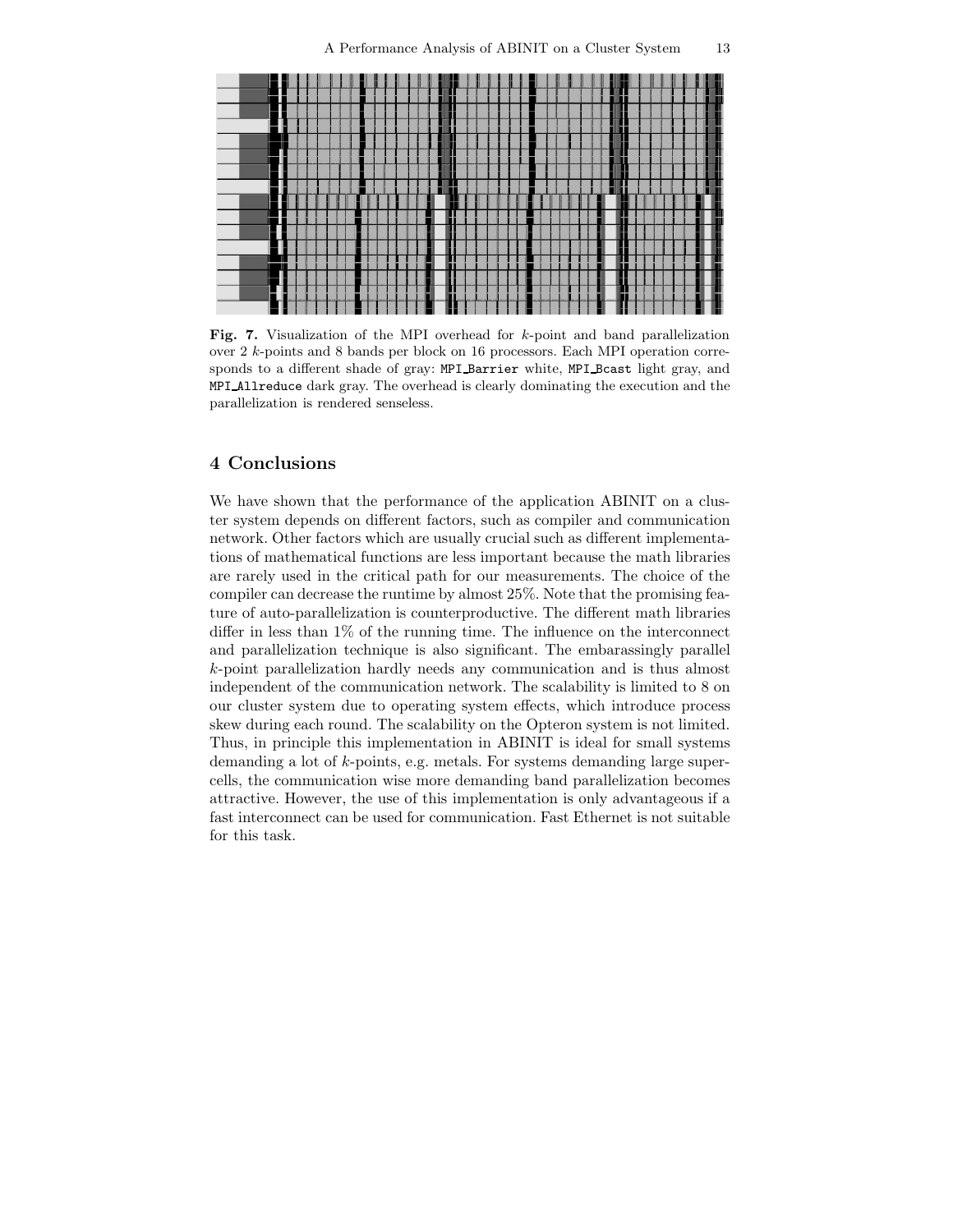## 5 Acknowledgements

The authors would like to thank X. Gonze for helpful comments. R.J. acknowledges the HLRS for a free trial account on the Cray Opteron Cluster strider.

# References

- 1. M. Born and J.R. Oppenheimer. Zur Quantentheorie der Molekeln. Ann. Physik, 84:457, 1927.
- 2. P. Hohenberg and W. Kohn. Inhomogeneous electron gas. Phys. Rev., 136:B864, 1964.
- 3. W. Kohn and L.J. Sham. Self-consistent equations including exchange and correlation effects. Phys. Rev, 140:A1133, 1965.
- 4. R. M. Martin. Electronic Structure. Cambridge University Press, Cambridge, UK, 2004.
- 5. M.C. Payne, M.P. Teter, D.C. Allan, T.A. Arias, and J.D. Joannopoulos. Iterative minimization techniques for ab initio total-energy calculations - molecular dynamics and conjugate gradients. Rev. Mod. Phys., 64:1045, 1992.
- 6. J. Nocedal. Theory of algorithms for unconstrained optimization. Acta Num., page 199, 1991.
- 7. X. Gonze, G.-M. Rignanese, M. Verstraete, J.-M. Beuken, Y. Pouillon, R. Caracas, F. Jollet, M. Torrent, G. Zerah, M. Mikami, P. Ghosez, M. Veithen, J.-Y. Raty, V. Olevano, F. Bruneval, L. Reining, R. Godby, G. Onida, D.R. Hamann, and D.C. Allan. A brief introduction to the ABINIT software package. Z. Kristallogr., 220:558, 2005.
- 8. http://www.abinit.org/.
- 9. V. Eyert. A comparative study on methods for convergence acceleration of iterative vector sequences. J.Comp.Phys., 124:271, 1995.
- 10. X. Gonze, J.-M. Beuken, R. Caracas, F. Detraux, M. Fuchs, G.-M. Rignanese, L. Sindic, M. Verstraete, G. Zerah, F. Jollet, M. Torrent, A. Roy, M. Mikami, Ph. Ghosez, J.-Y. Raty, and D.C. Allan. First-principles computation of material properties: the ABINIT software project. Comp. Mat. Sci., 25:478, 2002.
- 11. A.D. Malony, V. Mertsiotakis, and A. Quick. Automatic scalability analysis of parallel programs based on modeling techniques. In Proceedings of the 7th international conference on Computer performance evaluation : modelling techniques and tools, pages 139–158, Secaucus, NJ, USA, 1994. Springer-Verlag New York, Inc.
- 12. R.J. Block, S. Sarukkai, and P. Mehra. Automated performance prediction of message-passing parallel programs. In Proceedings of the 1995 ACM/IEEE conference on Supercomputing, 1995.
- 13. M. Courson, A. Mink, G. Marcais, and B. Traverse. An automated benchmarking toolset. In HPCN Europe, pages 497–506, 2000.
- 14. X. Cai, A. M. Bruaset, H. P. Langtangen, G. T. Lines, K. Samuelsson, W. Shen, A. Tveito, and G. Zumbusch. Performance modeling of pde solvers. In H. P. Langtangen and A. Tveito, editors, Advanced Topics in Computational Partial Differential Equations, volume 33 of Lecture Notes in Computational Science and Engineering, chapter 9, pages 361–400. Springer, Berlin, Germany, 2003.